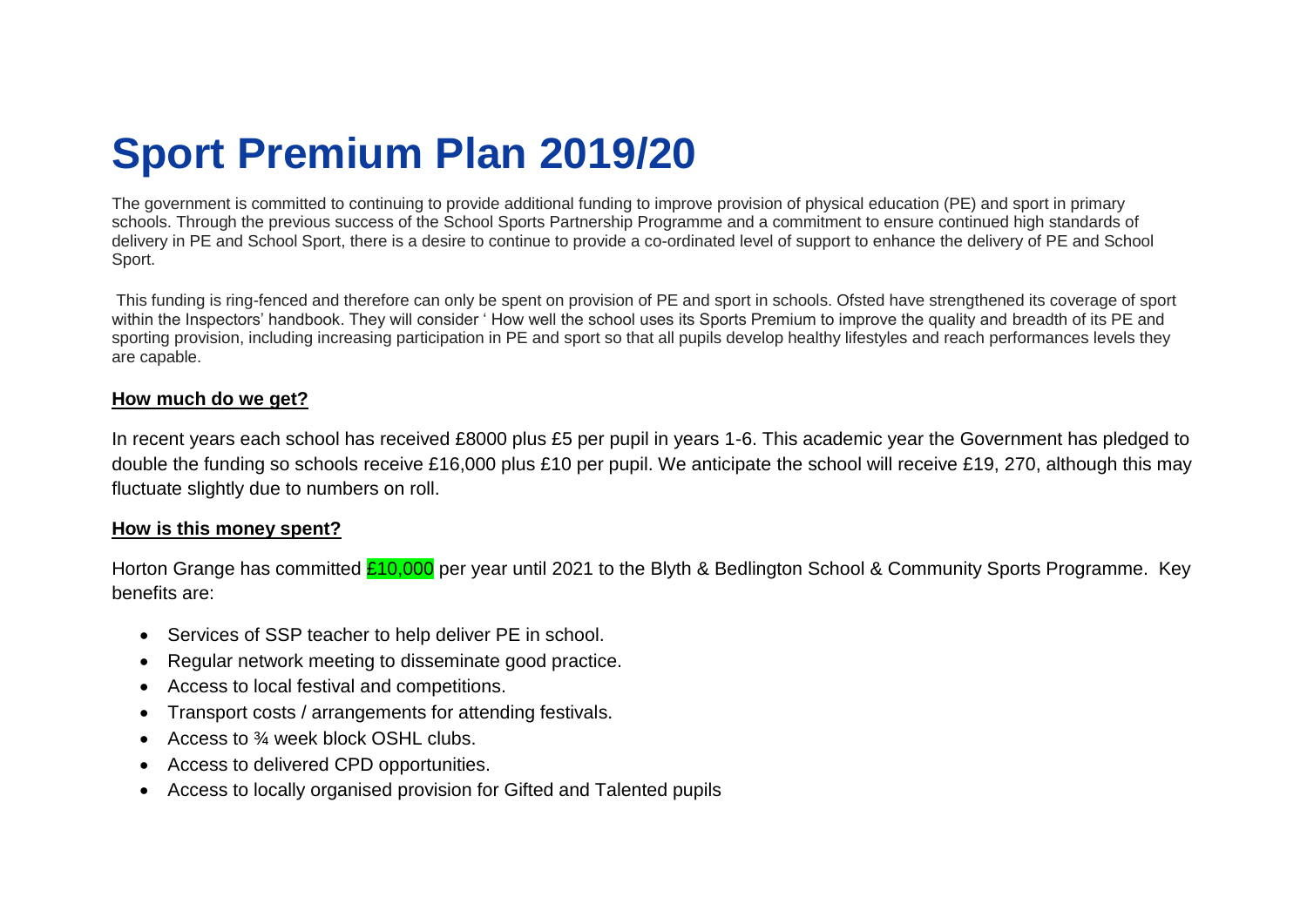- Access to leaders in secondary school to support with Primary PE events.
- Advice and support on health and safety in PE

| Evidence from SE         | Key objective and expected impact                                   | Action                                        | Cost (estimated)                          |
|--------------------------|---------------------------------------------------------------------|-----------------------------------------------|-------------------------------------------|
| (where relevant)         |                                                                     |                                               |                                           |
| <b>School Games Mark</b> |                                                                     |                                               |                                           |
| Whilst the sports        | To gain School Games Mark                                           | Aut $1 - PE$ lead to research and be          | $3 \times \frac{1}{2}$ day release for PE |
| premium funding          | (silver level) and be well placed to                                | clear on criteria.                            | lead $(E100$ per half day)                |
| has improved             | apply for gold level in 2020 / 21.                                  |                                               |                                           |
| provision in recent      |                                                                     | Develop action plan to achieve                | Proportion of apprentice                  |
| years no                 | <b>Intended impact</b>                                              | elements of silver level for school           | cost (£2100)                              |
| applications have        |                                                                     | games.                                        |                                           |
| been made for            | <b>Engagement - all pupils are</b>                                  |                                               | Equipment for sports                      |
| <b>School Games Mark</b> | provided with 2 hours of physical                                   | Spring – monitor progress to                  | leader (£100)                             |
| to assess                | activity per week                                                   | reaching standard and plan next               |                                           |
| improvements and         | At least 35% of pupils take part in                                 | steps accordingly.                            | Cost of taster session                    |
| sustainability.          | extra curricular physical activity                                  |                                               | (E300)                                    |
|                          | per week.                                                           | Summer – make application and<br>again award. |                                           |
|                          | Targeted provision for the least<br>active results in 10% taking up |                                               |                                           |
|                          | activity which is sustained for a                                   |                                               |                                           |
|                          | year.                                                               |                                               |                                           |
|                          |                                                                     |                                               |                                           |
|                          | Developing competitive sport -                                      |                                               |                                           |
|                          | take part in 1 x personal / digital                                 |                                               |                                           |
|                          | challenge, 6 x intra school sports                                  |                                               |                                           |
|                          | competition and 5 x inter school                                    |                                               |                                           |
|                          | sports competition.                                                 |                                               |                                           |
|                          | Use the School Games format to                                      |                                               |                                           |
|                          | provide the opportunity through                                     |                                               |                                           |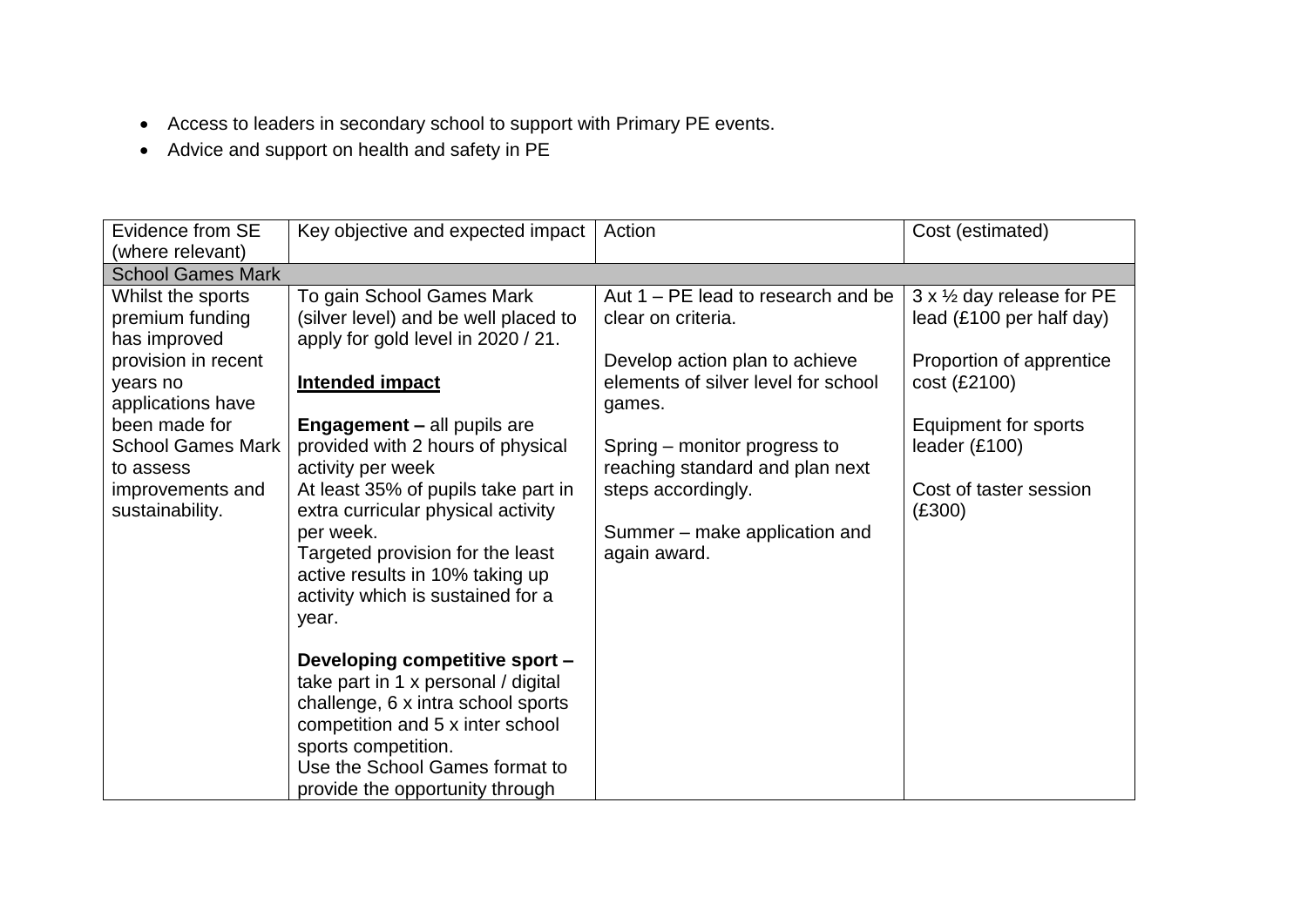|                                                                                                                                                                                                   | inter-school competition to take<br>part in B team standard<br>competition.<br>Promote the school games<br>inclusive of physical activity to<br>parents and community through<br>newsletters etc.<br><b>Workforce</b> – broadening the<br>range of opportunities<br>Engage a group (sports leaders) of<br>children in leading and managing<br>school games activity.<br><b>Increasing and sustaining</b><br>participation - have active links<br>with a least 3 local community<br>physical activity providers,<br>including one where taster<br>sessions are provided on school<br>site (link active week). |                                                                                                                                                                                                                                                                |                                                                                                                   |
|---------------------------------------------------------------------------------------------------------------------------------------------------------------------------------------------------|--------------------------------------------------------------------------------------------------------------------------------------------------------------------------------------------------------------------------------------------------------------------------------------------------------------------------------------------------------------------------------------------------------------------------------------------------------------------------------------------------------------------------------------------------------------------------------------------------------------|----------------------------------------------------------------------------------------------------------------------------------------------------------------------------------------------------------------------------------------------------------------|-------------------------------------------------------------------------------------------------------------------|
|                                                                                                                                                                                                   | Physical education / curricular PE (delivery and leadership)                                                                                                                                                                                                                                                                                                                                                                                                                                                                                                                                                 |                                                                                                                                                                                                                                                                |                                                                                                                   |
| 1) Standards in PE<br>were maintained<br>last year as a result<br>of specialist<br>teaching throughout<br>year and but did not<br>improve further.<br>Staff observation of<br>specialist teaching | To continue to improve the quality<br>of PE teaching across schools so<br>that standards improve despite<br>staffing change.<br>Intended impact<br>Specialist PE teacher linked to<br>sports partnership and PE lead                                                                                                                                                                                                                                                                                                                                                                                         | SSP specialist teacher to deliver<br>PE to weekly throughout year to<br>raise standards and model<br>effective delivery - focus<br>gymnastics across school<br>Rotation of observation for staff<br>CPD followed by coaching model<br>(not used for PPA cover) | Weekly PE delivery from<br>qualified PE teacher<br>linked to Sports<br>Partnership £6540<br>Staff release<br>£100 |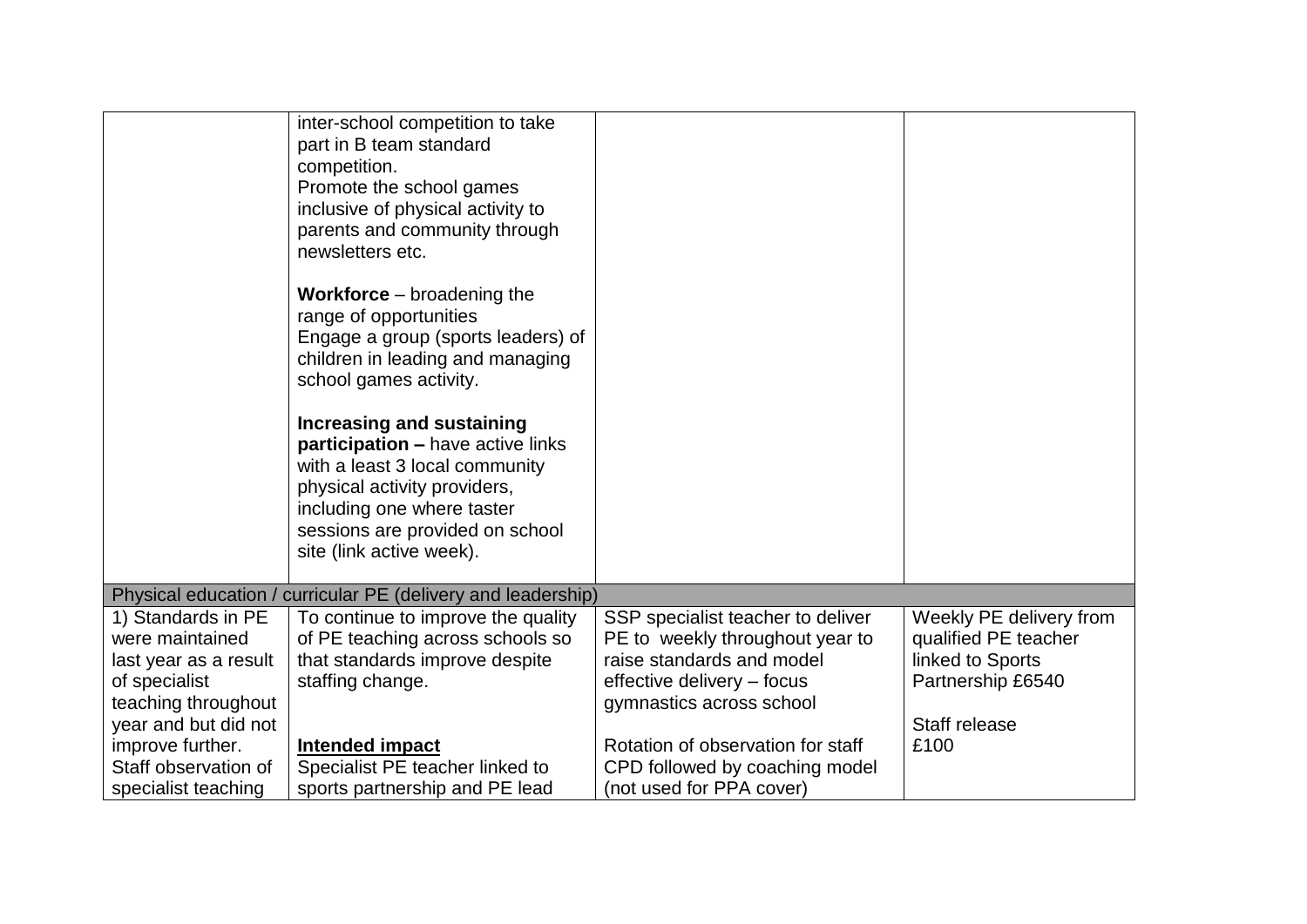| was limited due to<br>staff absence                     | coaches and develops staff so that<br>quality of teaching continues to<br>improves. | New appointment Sept 2018 in<br>EYFS with Gymnastics / PE             | Release for PE lead<br>£500 (1 day per term) |
|---------------------------------------------------------|-------------------------------------------------------------------------------------|-----------------------------------------------------------------------|----------------------------------------------|
| PE teaching is not                                      |                                                                                     | specialism to teach PE in EYFS                                        |                                              |
| consistent with the<br>best across school.              | Observations of PE teaching<br>across PE are of consistent good                     | and in Year 1 during Summer term.<br>Also to run Gymnastics clubs     |                                              |
|                                                         | quality.                                                                            |                                                                       |                                              |
| Staff in KS2 tell us                                    |                                                                                     | PE apprentice to run dance clubs                                      |                                              |
| gymnastics is the<br>area they are less<br>confident in |                                                                                     | Specialist teaching within school                                     |                                              |
| ensuring                                                |                                                                                     | LT (Y5/6)                                                             |                                              |
| progression and<br>challenge.                           |                                                                                     | AR (Y3/5)<br>CJ (Y1/2)                                                |                                              |
|                                                         |                                                                                     | JH (EYFS)                                                             |                                              |
| 1 x new<br>appointments for<br>Sept $19 - 1$ with PE    |                                                                                     |                                                                       |                                              |
| specialism.                                             |                                                                                     |                                                                       |                                              |
| 1 x PE apprentice<br>strengthens<br>capacity but will   |                                                                                     |                                                                       |                                              |
| need support                                            |                                                                                     |                                                                       |                                              |
| (dance and hockey<br>specialism)                        |                                                                                     |                                                                       |                                              |
| The PE lead is now                                      | PE lead to drive improvements                                                       | PE lead to source and attend CPD                                      | £250                                         |
| back in role for Sept                                   | within PE                                                                           | on PE leadership                                                      | + resource need.                             |
| 2019 after a                                            | Key focus – planning and                                                            |                                                                       | CPD through partnership                      |
| maternity leave                                         | progression<br>Support with delivery                                                | PE lead to develop own action plan<br>linked to monitoring in 2019/20 | model and use of<br>collective funding.      |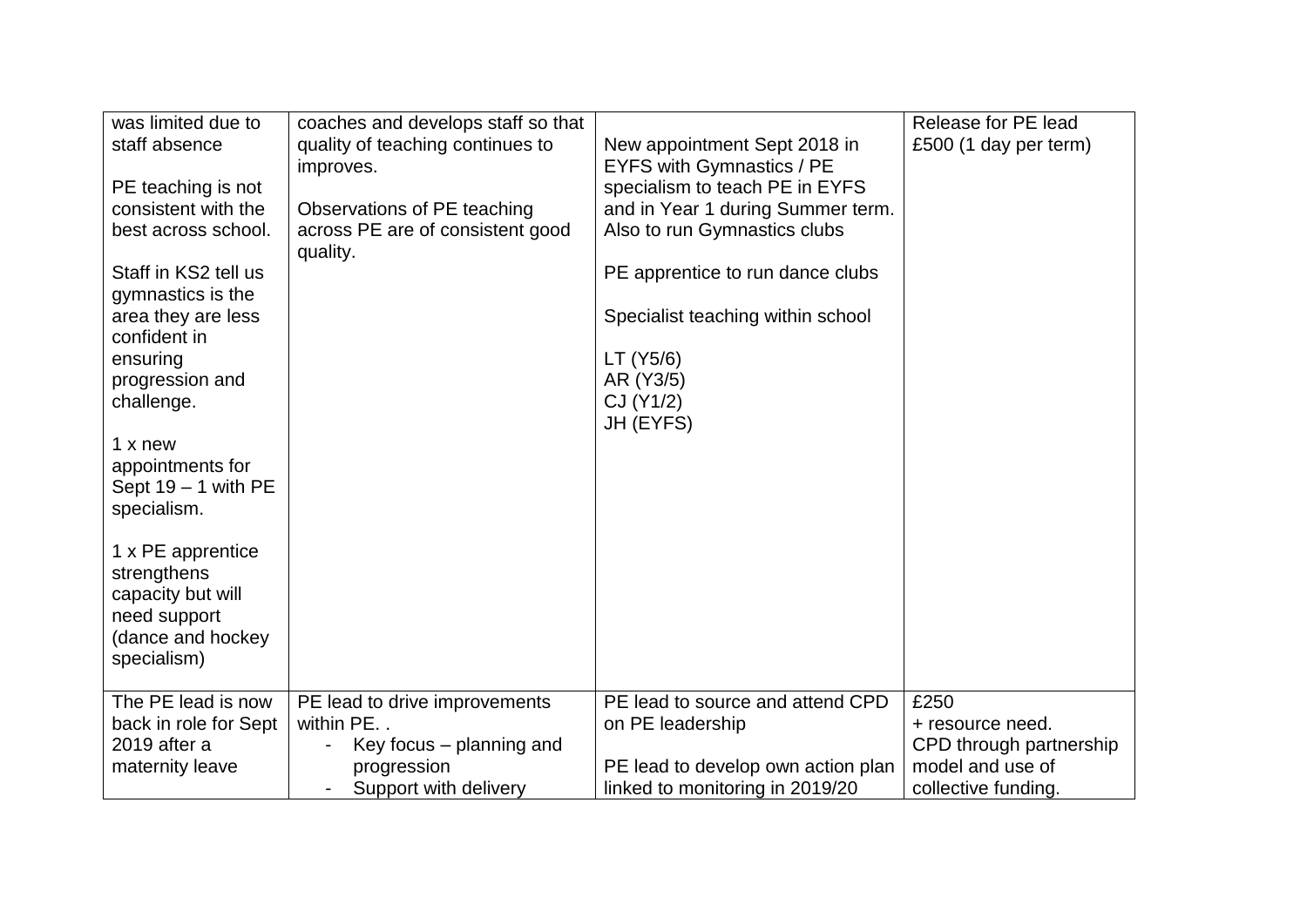|                     | through modelling.<br>Intended impact<br>PE lead has an accurate view of<br>the improvements made in the<br>quality of PE provision across<br>school and plans for next step<br>actions.<br>Quality of provision improves as a<br>result of planned action from audit.<br>Observations of PE teaching<br>across PE are of consistent good<br>quality. | linked to achieving School Games<br>Mark (silver) - Aut 1<br>PE lead produces clear long term<br>plan for PE which meets<br>curriculum requirements and<br>needs of children at HG and<br>signposts appropriate resources to<br>support planning and delivering.<br>(also link to competitive school<br>sport cycle)<br>PE organised specialist teaching<br>and direct / supports PE apprentice<br>SL monitors planning half termly<br>and feedbacks to staff.<br>SL to audit staff confidence and<br>CPD needs and build on<br>information gained.<br>SL to lead staff CPD session 1 x<br>term- modelling a high quality PE<br>lesson and developing ethos of<br>enjoyment in sport. Re- audit staff<br>confidence. | 1 day release<br>£250<br>$\frac{1}{2}$ day release per half<br>term £500<br>Release for preparation<br>1 hr x 3 £300 |
|---------------------|-------------------------------------------------------------------------------------------------------------------------------------------------------------------------------------------------------------------------------------------------------------------------------------------------------------------------------------------------------|----------------------------------------------------------------------------------------------------------------------------------------------------------------------------------------------------------------------------------------------------------------------------------------------------------------------------------------------------------------------------------------------------------------------------------------------------------------------------------------------------------------------------------------------------------------------------------------------------------------------------------------------------------------------------------------------------------------------|----------------------------------------------------------------------------------------------------------------------|
| PE apprentice who   | To ensure the successful induction                                                                                                                                                                                                                                                                                                                    | July 19 - Induction and                                                                                                                                                                                                                                                                                                                                                                                                                                                                                                                                                                                                                                                                                              | Cost of recruitment and                                                                                              |
| begins role in Sept | and development of PE apprentice                                                                                                                                                                                                                                                                                                                      | safeguarding training / first aid                                                                                                                                                                                                                                                                                                                                                                                                                                                                                                                                                                                                                                                                                    | salary costs for                                                                                                     |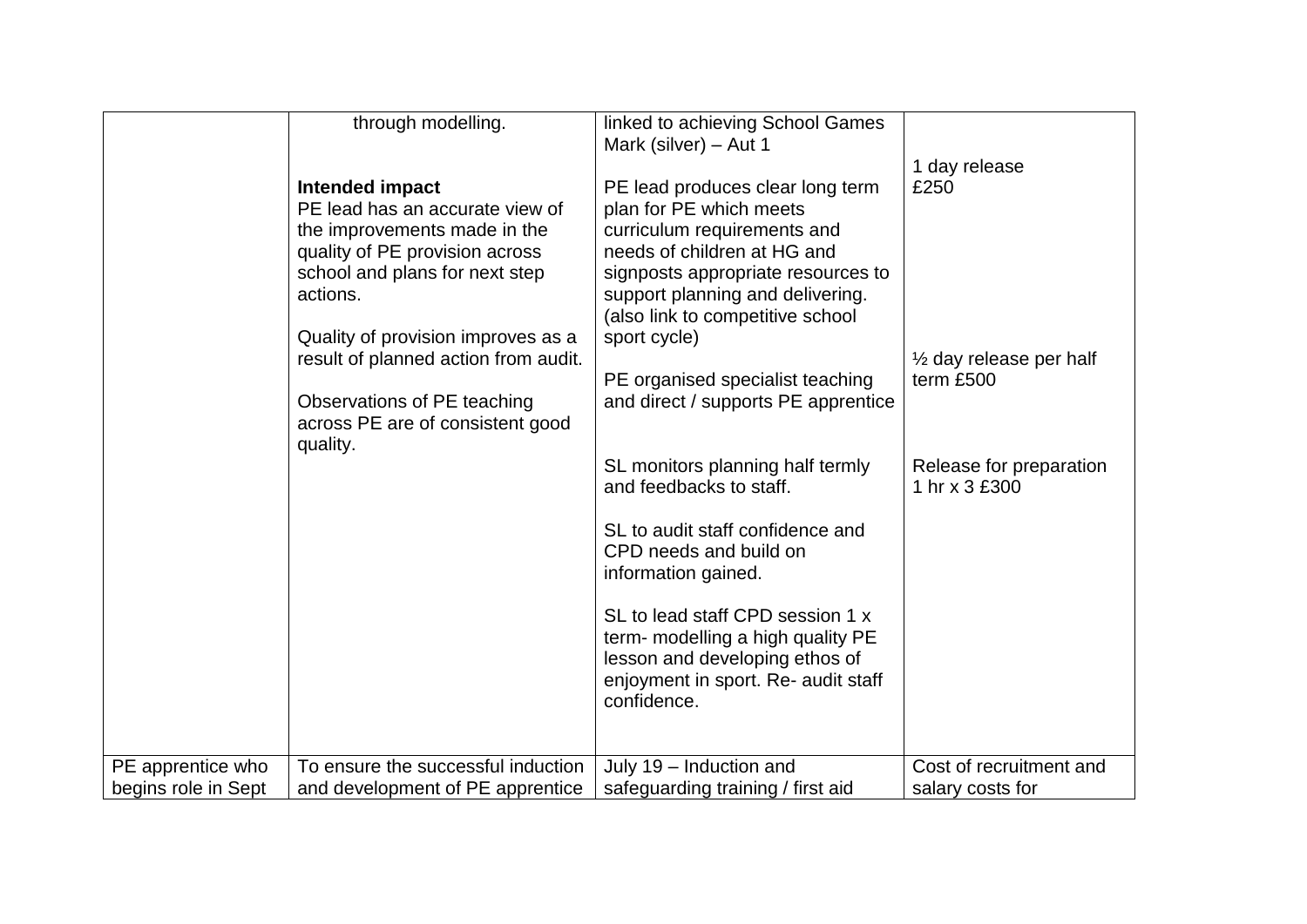| 2019.                                     | so that the level of support in PE                               |                                                                                                                                                                                                                        | apprentice |
|-------------------------------------------|------------------------------------------------------------------|------------------------------------------------------------------------------------------------------------------------------------------------------------------------------------------------------------------------|------------|
|                                           | improves and capacity increases.                                 | Sept 19 - School specific induction<br>alongside whole school<br>Safeguarding training.                                                                                                                                | £6500      |
|                                           |                                                                  | Placed in Year 6 class as base<br>with a mentor (PE lead) to support<br>with all round school systems                                                                                                                  |            |
|                                           |                                                                  | Aut $1 -$<br>Lead lunch time activities<br>Support in PE lessons and<br>with school clubs.<br>Support attendance at festivals<br>Take a lead role in appointing,<br>developing and supporting young<br>sports leaders. |            |
|                                           |                                                                  | Aut 2<br>Lead daily PE based clubs<br>alongside another support member<br>of staff.<br>Continue to support with lessons.<br>Spring 1<br>Begin to plan and deliver PE<br>lessons with support of teacher.               |            |
| <b>Healthy Active Lifestyles</b>          |                                                                  |                                                                                                                                                                                                                        |            |
|                                           |                                                                  |                                                                                                                                                                                                                        |            |
| HG is a community<br>school and currently | Continue to increase the<br>participation in sport during school | SL to sign post children to sports<br>camps etc during holidays and                                                                                                                                                    | Non        |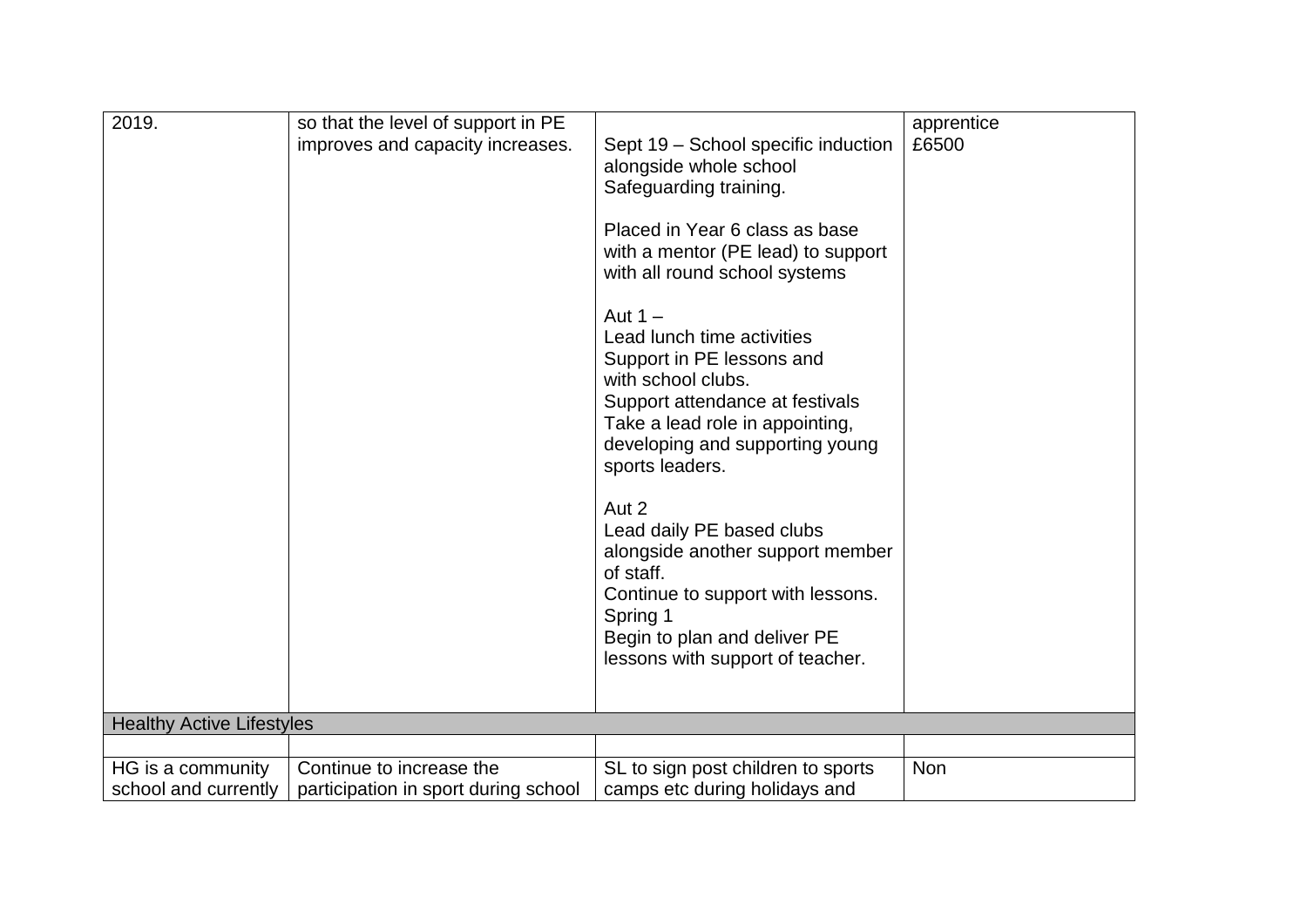| a Judo club          | holidays.                           | survey uptake.                      |                                   |
|----------------------|-------------------------------------|-------------------------------------|-----------------------------------|
| operates from the    |                                     |                                     |                                   |
| premises 1 x         | Intended impact                     |                                     |                                   |
| weekly. Dancing      | % of children who attend sports     |                                     |                                   |
| clubs and weight     | related activities in the holidays  |                                     |                                   |
| management clubs     | increases as a result of            |                                     |                                   |
| also operate from    | signposting.                        |                                     |                                   |
| the school site.     |                                     |                                     |                                   |
| Plans to use the     |                                     |                                     |                                   |
| school to facilitate |                                     |                                     |                                   |
| sports clubs, such   |                                     |                                     |                                   |
| as grassroots, was   |                                     |                                     |                                   |
| not possible to due  |                                     |                                     |                                   |
| to on-going          |                                     |                                     |                                   |
| maintenance work     |                                     |                                     |                                   |
| and planned          |                                     |                                     |                                   |
| building projects.   |                                     |                                     |                                   |
| Sports leaders roles | To continue to develop mini sports  | Autumn 1-                           | £100 for new equipment            |
| were embedded in     | leaders (Y5/Y6) to run active lunch | Appoint sports leader               | TA to oversee - £1000             |
| 2016/17 but were     | time sessions supported by PE       | <b>Training for leaders</b>         |                                   |
| less will developed  | apprentice and lunch time staff.    | Ensure resources are available      | Release for co-ordinator          |
| in 2018/19.          |                                     | Give children a small budget to     | $\frac{1}{2}$ hour weekly to meet |
|                      | Sports leaders plan and lead        | manage alongside PE lead. Order     | with pupils (assembly             |
|                      | school games events                 | equipment.                          | time).                            |
|                      | Intended impact                     | Begin provision and link to reward  |                                   |
|                      | Children are observed to be active  | system for taking responsibility.   |                                   |
|                      | at lunch time, behaviour incident   | Active lunch time carry out regular |                                   |
|                      | reduce and pupil voice tells us     | pupil voice to identify action and  |                                   |
|                      | children enjoy lunch times.         | impact.                             |                                   |
|                      |                                     |                                     |                                   |
|                      | Silver level school games award     | Summer - Sports leader lead a       |                                   |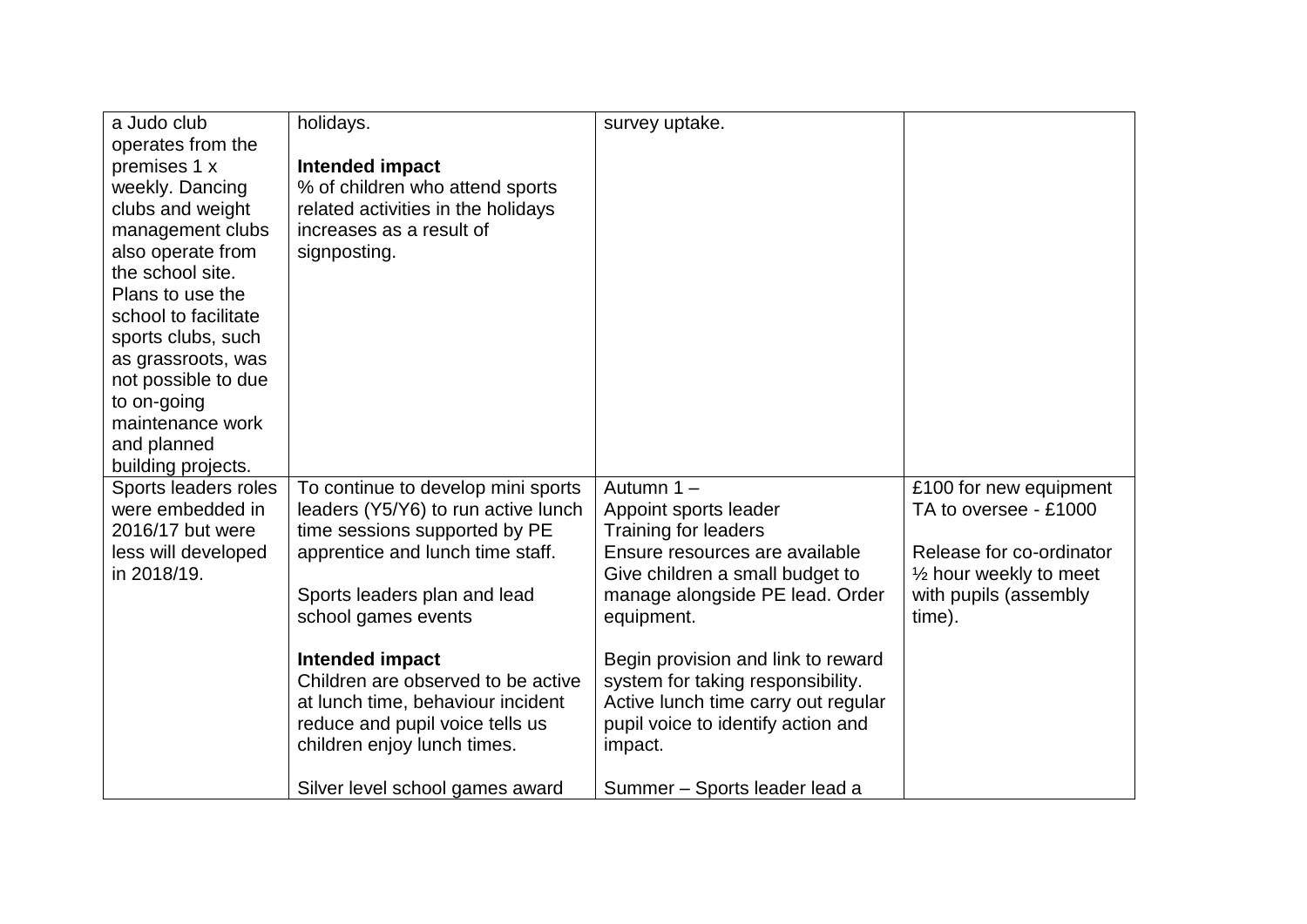|                                                                                                                                                                                       | achieved                                                                                                                                                                                                                                                                                | school games event during Active<br>Week                                                                                                                                                                                                                                                            |                                                                                                                                                       |
|---------------------------------------------------------------------------------------------------------------------------------------------------------------------------------------|-----------------------------------------------------------------------------------------------------------------------------------------------------------------------------------------------------------------------------------------------------------------------------------------|-----------------------------------------------------------------------------------------------------------------------------------------------------------------------------------------------------------------------------------------------------------------------------------------------------|-------------------------------------------------------------------------------------------------------------------------------------------------------|
| PE lead trialed 1<br>mile per day. In the<br>summer term this<br>was extended to<br>KS2 but not KS1.<br>Not all children are<br>receiving 2 hours of<br>physical activity per<br>week | PE lead to drive 1 mile per day<br>initiative to increase amount of<br>daily physical activity.<br>Intended impact<br>Physical fitness of children and<br>staff improve.<br>All children take part in 2 hours of<br>physical activity per week (links<br>school games mark application) | KS2 to continue with Daily Mile<br>from Sept 19 (PE lead)<br>KS1 to begin daily mile or Change<br>4 life 10 minute shake up in during<br>Autumn 1 (KS1 cohort leader)<br>EYFS to begin 'daily dash' (EYFS<br>cohort leader)<br>Set up class competition. The<br>class that does the most miles over | Sandshoes for children<br>without trainers (£200 inc<br>replenishment)<br>Prizes £500 over year.                                                      |
| Due to staffing<br>changes school did<br>not take part in<br>cancer run as<br>school though<br>families did take<br>part through school<br>signposting.                               | To enter the Children's Cancer run<br>as a family event. Target - 25<br>families.<br>Intended impact<br>At least 25 families take part in the<br>Children's Cancer Run.<br>Running is promoted as a family<br>fun sport                                                                 | a half term gets prize.<br>PE lead to organise event and<br>ensure staff to support.                                                                                                                                                                                                                | Fund coach travel for all<br>and entry for 1 child and<br>1 adult<br>Coach travel<br>£150<br>Entry £6 per child<br>Approx £150 based on 25<br>entries |
| Themed weeks are<br>successful in school<br>on other curriculum<br>areas and often<br>allow children to                                                                               | To hold an ' active week' in<br>summer 2 once again, building on<br>feedback from previous year.<br>Intended impact                                                                                                                                                                     | Aut 1 – Begin to source lists of<br>externals sporting providers to be<br>involved in the events.<br>Audit year groups to find out sports<br>children would be interested in                                                                                                                        | £2400 (to include 1<br>sporting trip per year and<br>cost of providers for the<br>week)                                                               |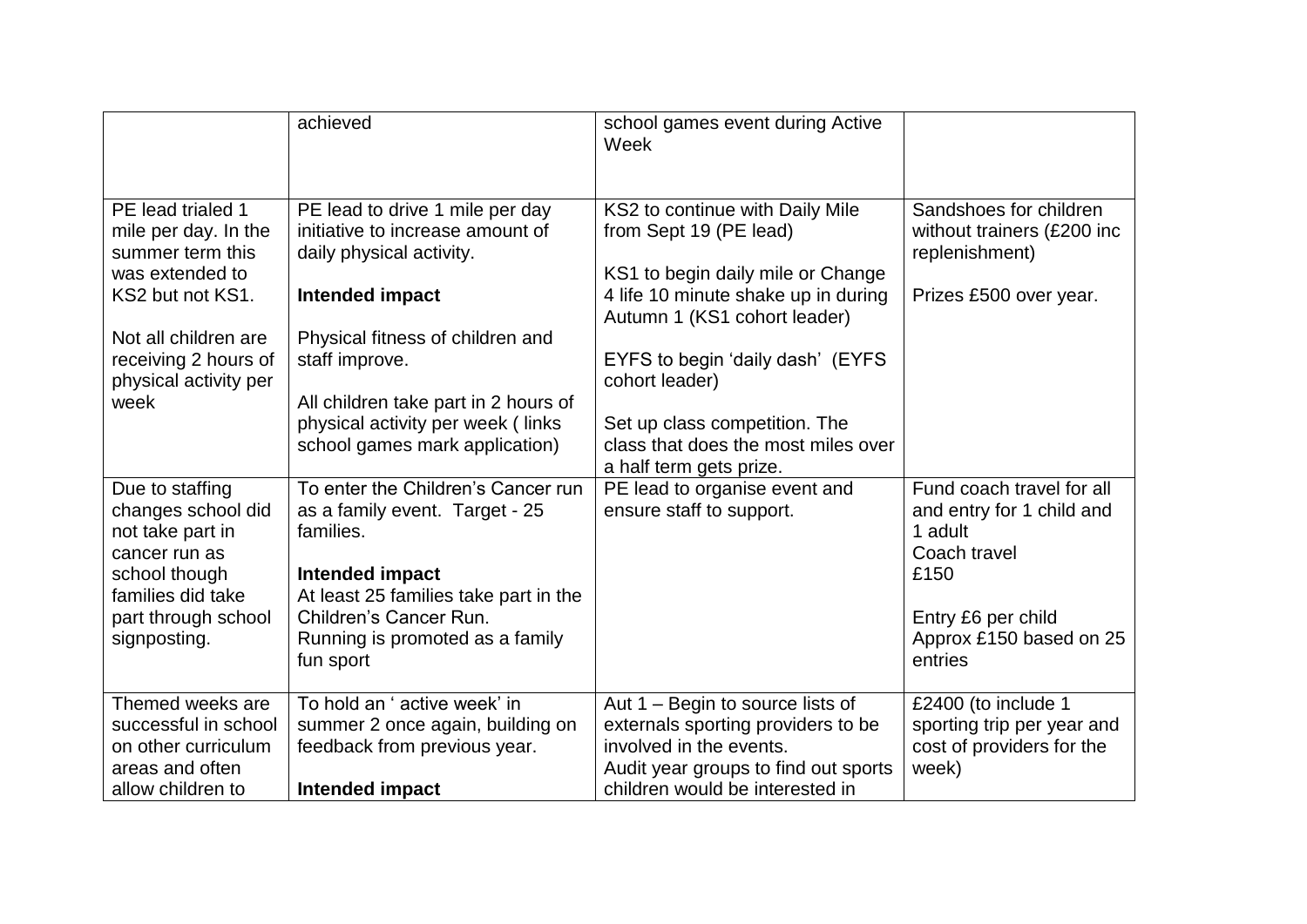| sample new things.<br>Visits to other<br>schools have<br>involved<br>observation of full<br>weeks designated<br>to sport.<br>In 2018/19 school<br>held its first active<br>week. Feedback<br>was positive for<br>parents and<br>children. | Increase participation in physical<br>activity.<br>Experience new sports and<br>signpost to community clubs<br>related to the experience.<br>Learn how to be physically and<br>mentally well. | taking part in.<br>Aut 2 - book providers<br>Spring 1 – plan week and specific<br>intended impact. (to involve sports<br>day)<br>Spring 2 – disseminate plan to staff<br>with designated roles<br>Summer 2 - All together active<br>week takes place. Evaluate<br>outcomes.                                                                                                                                                                                                     |                                  |
|-------------------------------------------------------------------------------------------------------------------------------------------------------------------------------------------------------------------------------------------|-----------------------------------------------------------------------------------------------------------------------------------------------------------------------------------------------|---------------------------------------------------------------------------------------------------------------------------------------------------------------------------------------------------------------------------------------------------------------------------------------------------------------------------------------------------------------------------------------------------------------------------------------------------------------------------------|----------------------------------|
| Due to workforce<br>refinements and PE<br>apprentice leaving<br>role before the end<br>of academic year<br>clubs were limited<br>during 2018/19<br>3 x appointments<br>made with PE<br>strengths                                          | To increase the number of clubs<br>on offer so at at least 35% of<br>pupils take part (link school games<br>award) including targeting least<br>active.                                       | Aut 19 - Staff with PE specialism<br>given a role to lead on co-<br>ordinating clubs. PE lead supports<br>to develop a year plan for clubs<br>identifying type of club and year<br>group.<br>$JH - gym$ clubs<br>PE apprentice – dance & hockey<br>clubs<br>AR – football and cricket clubs<br>Identify target children (least<br>active) and monitor uptake and<br>participation.<br>Spring – PE subject lead monitors<br>sports club provision (observation /<br>pupil voice) | % of PE apprentice cost<br>£2100 |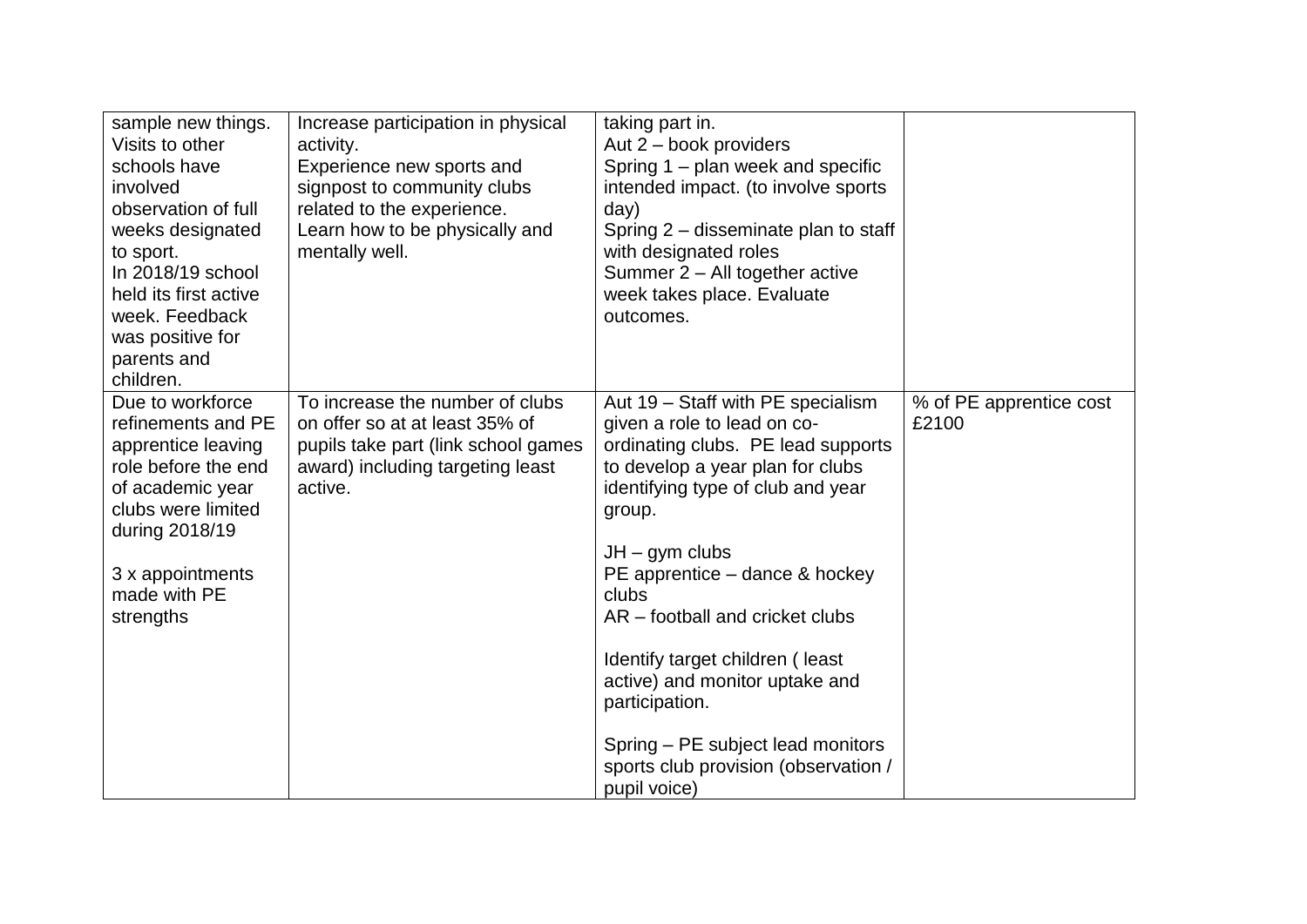| <b>Competitive Sport</b>                    |                                    |                                                         |                                       |
|---------------------------------------------|------------------------------------|---------------------------------------------------------|---------------------------------------|
| Continued                                   | To continue increase participation | SL to PE curriculum to be planned                       | <b>SSP</b>                            |
| increased                                   | in competitive events and improve  | around competition cycle                                | Coach travel £160 per                 |
| participation in                            | standards achieved in KS2. (target |                                                         | event (SSP funded)                    |
| sports festivals from<br>9 in 2015-16 to 20 | (22)                               | Planned participation to be RAG<br>rated when attended. | Release for teacher per<br>event £150 |
| in 2016-17, 22 in                           | To increase number of teams that   |                                                         |                                       |
| 2017/18. In 2019/20                         | reach School Games Standard.       |                                                         |                                       |
| this decreased to 16                        |                                    | Autumn                                                  |                                       |
|                                             | Intended impact                    | 20th September - Y3 Skipping Festival                   |                                       |
| Standards reached                           | At least 2 teams reach School      | 3rd October - Y5/6 Football                             |                                       |
| in competitive                              | <b>Games Standard</b>              | Tournament                                              |                                       |
| sports were                                 |                                    | 10th October - Y4 Multi Sport Festival                  |                                       |
| maintained but not                          | At least 20 festivals are attended | 17th October - Y4 Multi Sport Festival                  |                                       |
| on increased.                               | (link to school games application) | 24th October - Y5/6 Tag Rugby                           |                                       |
|                                             |                                    | Competition                                             |                                       |
| No team reached                             |                                    | 25th October - Y3/4 Tag Rugby                           |                                       |
| school games                                |                                    | Competition                                             |                                       |
| standard as in                              |                                    | 7th November - Y5/6 Girls Football                      |                                       |
| previous year.                              |                                    | Tournament                                              |                                       |
|                                             |                                    | 21st November - Y3 Multi Skills                         |                                       |
|                                             |                                    | Festival                                                |                                       |
|                                             |                                    | 28th November - Y3 Multi Skills                         |                                       |
|                                             |                                    | Festival                                                |                                       |
|                                             |                                    | 5th December - Y5/6 Sports Hall                         |                                       |
|                                             |                                    | Athletics                                               |                                       |
|                                             |                                    | Spring                                                  |                                       |